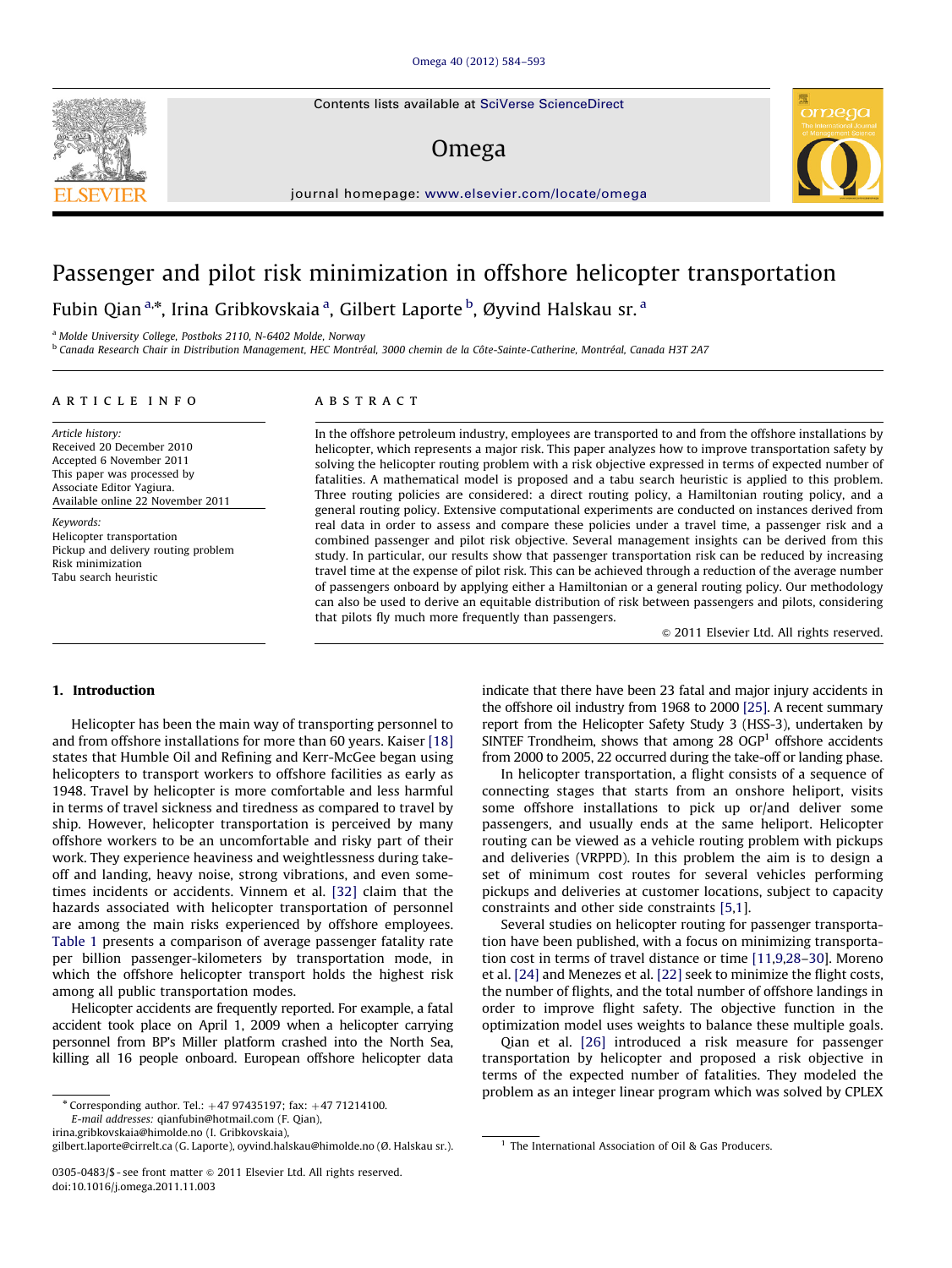<span id="page-1-0"></span>for small instances. The purpose of this paper is to derive insights into passenger transportation safety by comparing the solutions obtained from optimizing risk or cost objectives under different helicopter routing policies. This study differs from traditional operational research studies because of its focus on learning as opposed to optimization [\[23\]](#page--1-0) and on planning in a high risk environment (see, e.g., [\[27\]\)](#page--1-0). Our focus is therefore on analysis, as opposed to algorithmic design. Comparative analyses are performed on 120 instances derived from real-life settings through the application of a tabu search heuristic. We also carry out experiments in relation to the equity aspect of risk distribution between passengers and pilots.

The remainder of this paper is organized as follows. In Section 2, some routing policies and perspectives on reducing transportation risk are presented. A mathematical model to minimize the risk, together with a summary of the tabu search heuristic, are provided in [Section 3.](#page--1-0) Computational results based on instances derived from a real-life setting are presented in [Section 4](#page--1-0), followed by conclusions in [Section 5.](#page--1-0)

### 2. Passenger transport risk and routing policies

Risk is defined as the combination of the probability of an event (the equivalent term 'accident frequency' is used in the safety context) and its consequences (The International Organization for Standardization/the International Electrotechnical Commission Guide (ISO/IEC) 73). Using this definition, risk is often defined as an expected consequence; see Erkut and Verter [\[8\]](#page--1-0) and Zografos and Androutsopoulos [\[33\]](#page--1-0) who used this definition in the context of hazardous materials transportation.

#### Table 1

A comparison of average passenger fatality rates per billion passenger kilometers by transportation mode 1995–2004 (from UK Offshore Public Transport Helicopter Safety Record (1977–2006)) [\[31\]](#page--1-0).

| Transportation mode | 1995-2004 average |
|---------------------|-------------------|
| Air                 | 0.01              |
| Rail                | 0.4               |
| Car                 | 2.8               |
| Offshore helicopter | 6.3               |

The risk for passenger transportation is defined as the expected number of fatalities for persons, which include both passengers and pilots. As in Qian et al. [\[26\],](#page--1-0) risk is decomposed into take-off and landing risk ( $TL<sub>risk</sub>$ ) and cruise risk ( $C<sub>risk</sub>$ ):

$$
Risk = TLrisk + Crisk = PTL \cdot fπ \cdot pπ + PFH \cdot fc \cdot pc,
$$
\n(1)

where PTL is the total number of person take-offs and landings,  $f_{\pi}$ is the probability of an accident during a combined take-off and landing operation, defined as the mean number of take-off and landing accidents per million pairs of take-offs and landings,  $p<sub>tt</sub>$  is the probability of a fatal outcome for an individual person involved in a take-off and landing accident; PFH is the total person flight hours,  $f_c$  is the probability of an accident during one cruise hour, defined from statistics as the mean number of cruise accidents per million flight hours,  $p_c$  is the probability of a fatal outcome for an individual involved in a cruise accident. The PTL measure is a summation of persons exposed to pairs of takeoffs and landings over all flight stages. The PFH measure is a summation over all flight stages of the number of persons on board, multiplied by the flight hours of each flight stage. Hokstad et al. [\[17\]](#page--1-0) define the risk of offshore passenger transport as the product of accident frequency and the average consequence of an accident without classifying the risk into take-off and landing risk and cruise risk in helicopter transportation.

We implement and compare three routing policies: a direct routing policy (D), a Hamiltonian routing policy (H), and a general routing policy (G). Under the direct routing policy, each installation is served directly from the heliport so that the number of routes is equal to the number of installations. The term 'Hamiltonian' refers to the fact that each installation is visited exactly once for the combined pickup and delivery within a tour. In a general solution, each installation is allowed to be visited twice if necessary, once for delivery and once for pickup, and these visits to an installation may take place in two different flights.

Fig. 1 illustrates how risk for passengers and for pilots varies in five solutions under the three routing policies for a problem with two installations 1 and 2 to be served from heliport 0 by a helicopter with two pilots and transportation capacity for 19 passengers onboard. Suppose it takes 1 h to travel between the heliport and each installation, and 0.9 h between the two installations.



Fig. 1. Five possible solutions for the helicopter routing problem with two installations to be served.